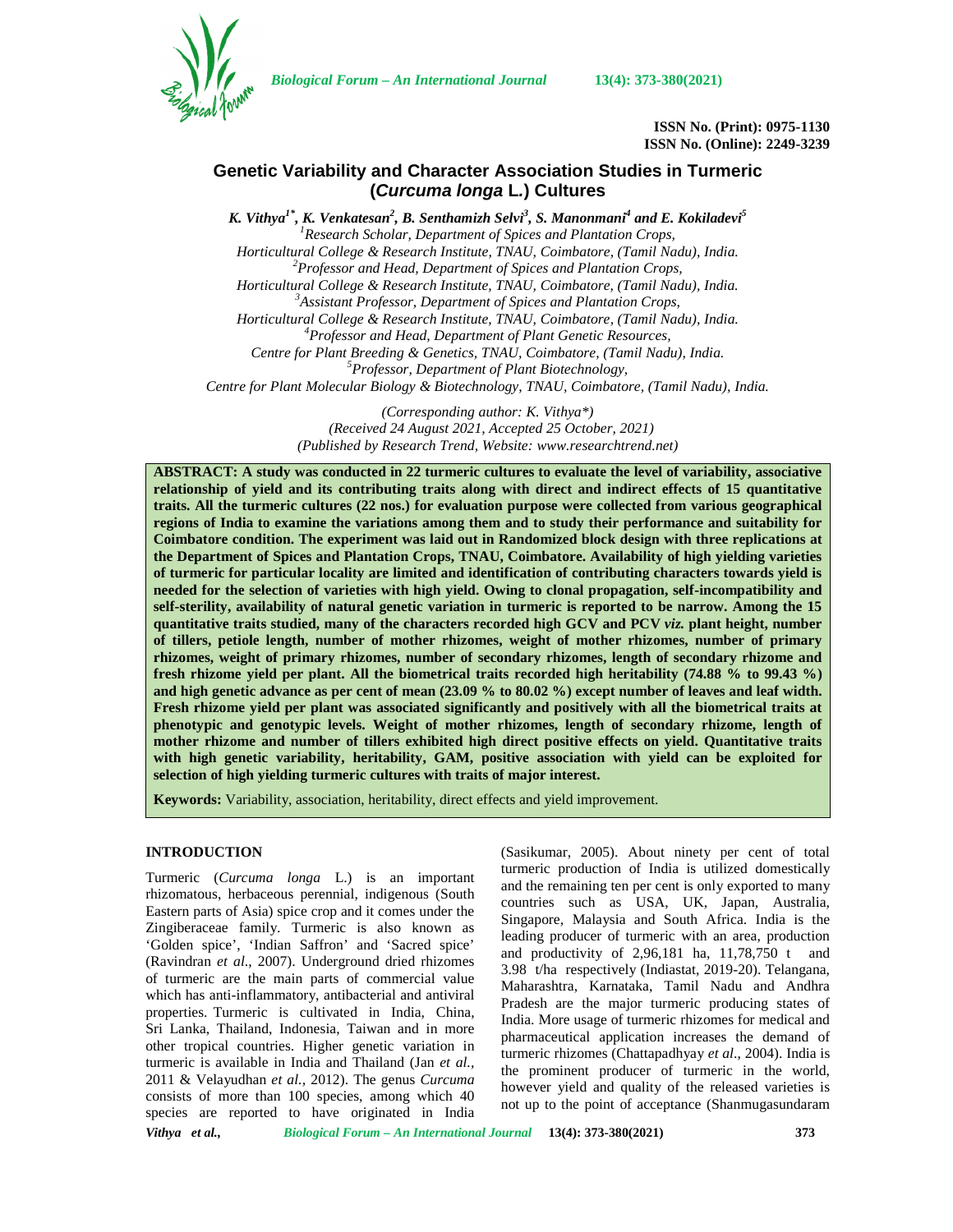*et al.,* 2001). Collection and evaluation of germplasm from various sources is considered as the base for enrichment of genetic variation and to promote crop improvement with trait of interest (Vimal *et al.,* 2018; Barik *et al.,* 2021). So, identification of superior turmeric cultures with high yield and quality is regarded as the major desirable trait for any crop improvement programmes in turmeric. In turmeric, genetic variation for morphological, yield and quality parameters are widespread which is a prerequisite for effective breeding programme and to avail productive results (Mishra and Singh*,* 2017). Yield parameter is associated with other yield attributing traits, so determination of traits with their contribution regard to yield is necessary. Correlation coefficient and path analysis is essential to target the traits which have a great sense of impact on yield enhancement by the effects of yield attributing traits (Vimal *et al.,* 2018). With this background, this study was mainly focused on evaluation of the performance of several turmeric cultures and to deduce the traits based on variability, association and path analysis for yield improvement in turmeric as well as selection of high yielding genotypes.

## **MATERIALS AND METHODS**

Twenty two different turmeric cultures which included released varieties, local cultivars and germplasm lines collected from various geographical locations of India (Tamil Nadu, Kerala, Orissa, Bihar, Uttar Pradesh and North Eastern regions) were evaluated during 2019- 2020 and 2020-2021 for their yield performance

(Table 1). The investigation was conducted at the experimental field, Department of Spices and Plantation Crops, Horticultural College and Research Institute, Tamil Nadu Agricultural University, Coimbatore, Tamil Nadu. The experimental design was laid out in Randomized Block Design with three replications. The plot size maintained for the study was  $3 \times 1 \text{ m}^2$ accommodating 15 plants per plot. Morphological characters were recorded at 150 days after planting from five randomly selected plants from each replication. Morphological and yield parameters were denoted as individual plant basis throughout this study. Major morphological and yield parameters recorded for this study were plant height, number of tillers, number of leaves, petiole length, leaf length, leaf width, number and weight of mother rhizomes, length of mother rhizome, number and weight of primary rhizomes, length of primary rhizome, number of secondary rhizomes, length of secondary rhizome and fresh rhizome yield per plant. Pooled data of two seasons were utilized and standard methods were followed for statistical analysis using GENRES software and R studio. The genotypic, phenotypic and environmental coefficients of variation were calculated based on the method given by Burton, (1952). Heritability and genetic advance was estimated as suggested by Johnson *et al.* (1955); Allard, (1960). Genotypic and phenotypic correlation coefficients were calculated using the formula suggested by Al-Jibouri *et al.* (1958). Path analysis was done using the formula given by Dewey and Lu, (1959).

| Table 1: Source of collection of turmeric cultures. |
|-----------------------------------------------------|
|-----------------------------------------------------|

| <b>Turmeric cultures</b> | <b>Source of collection</b>         |
|--------------------------|-------------------------------------|
| CO <sub>2</sub>          | TNAU, Coimbatore, Tamil Nadu        |
| BSR <sub>2</sub>         | TNAU, Coimbatore, Tamil Nadu        |
| <b>IISR</b> Pragati      | IISR, Calicut, Kerala               |
| Salem local              | Salem, Tamil Nadu                   |
| <b>IISR</b> Prathibha    | IISR, Calicut, Kerala               |
| Salem Nariyappanur       | Salem, Tamil Nadu                   |
| Lakadong                 | Meghalaya, India                    |
| Salem Eraiyur            | Salem, Tamil Nadu                   |
| Erode local              | Erode, Tamil Nadu                   |
| Megha turmeric           | Shillong, Meghalaya                 |
| Rajendra Sonia           | BAU, Dholi, Bihar                   |
| Suroma                   | Pottangi, Orissa                    |
| <b>NDH 11</b>            | NDUAT, Kumarganj, Uttar Pradesh     |
| Kanti                    | KAU, Vellanikkara, Kerala           |
| <b>NDH 128</b>           | NDUAT, Kumarganj, Uttar Pradesh     |
| CL 272                   | Sathyamangalam, Erode, Tamil Nadu   |
| CL 258                   | Nariyappanur, Salem, Tamil Nadu     |
| CL 118                   | Bhavanisagar, Erode, Tamil Nadu     |
| CL 123                   | KAU, Vellanikkara, Thrissur, Kerala |
| CL 197                   | Pottangi, Orissa                    |
| CL 225                   | Talavadi, Erode, Tamil Nadu         |
| CL 95                    | Bhavanisagar, Erode, Tamil Nadu     |

# **RESULTS AND DISCUSSION**

Study of genetic variability parameters is necessary for selection of better performing lines and to find out the parameters responsible for crop improvement (Dutta *et al*., 2017). Analysis of genetic variability parameters in

22 turmeric cultures revealed that significant level of variation was observed for the 15 biometrical traits and results of this analysis are presented in Table 2. Both genotypic coefficient of variation and phenotypic coefficient of variation was high in weight of mother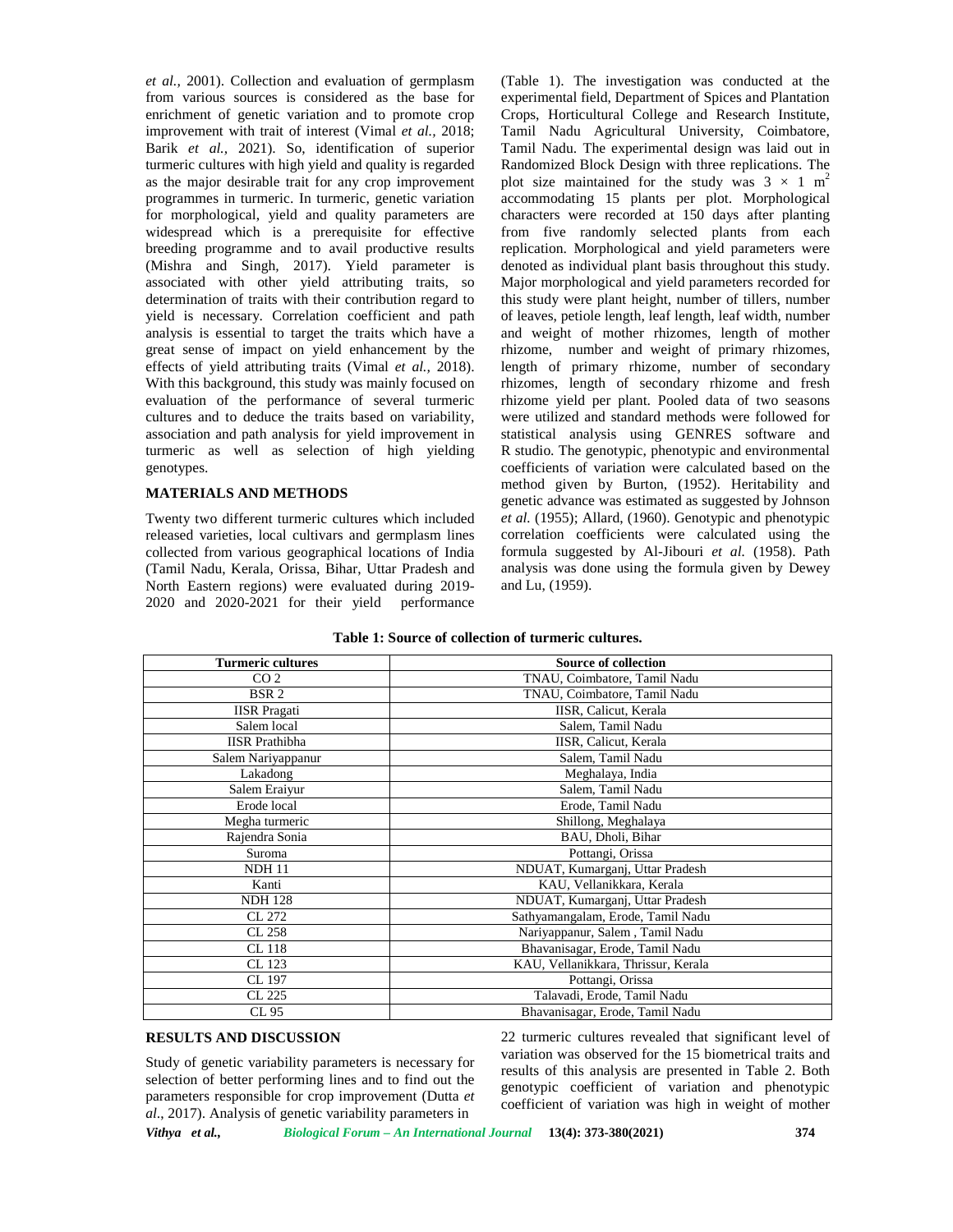rhizomes (39.34 % and 40.02 %) followed by fresh rhizome yield per plant (38.98 % and 39.12 %), weight of primary rhizomes (37.59 % and 37.70 %), number of secondary rhizomes (36.33 % and 36.88 %), number of primary rhizomes (24.87 % and 25.94 %), petiole length  $(23.42 \%$  and  $23.97 \%$ ), number of tillers (22.22 % and 23.52 %), length of secondary rhizome (18.67 % and 20.00 %), number of mother rhizomes (18.06 % and 19.82 %) and plant height (17.92 % and 18.22 %) respectively (Fig. 1).



**Fig. 1.** Genotypic and phenotypic coefficient of variation of turmeric cultures.

Low GCV and PCV was recorded by length of primary rhizome, leaf length, length of mother rhizome, leaf width and number of leaves. Phenotypic coefficient of variation denotes the effects of climate (non-inherited) and genetic components whereas the genotypic coefficient of variation denotes the heritable part (Hamidou *et al.,* 2018). Minimum deviation between PCV and GCV was detected in weight of primary rhizomes followed by fresh rhizome yield per plant, plant height and number of secondary rhizomes. Genotypic coefficient of variation was lesser than phenotypic coefficient of variation and this indicated the extent of environmental influence on the traits. Traits with less deviation between PCV and GCV shows that, selection is effective for those traits because of minimal environmental effect. Therefore, traits with high GCV and PCV indicated high degree of variability and so selection of turmeric cultures based on those traits will be useful for crop improvement in turmeric. Bahadur *et al.,* (2016) proposed that, weight of primary rhizomes, weight of secondary rhizomes, number and diameter of secondary rhizome and length of primary and secondary rhizome exhibited high percentage of PCV and GCV. The finding is in accordance with Paw *et al.,* (2020) who evaluated the variability parameters of 78 germplasm lines and reported high per cent of

PCV and GCV by number of secondary rhizomes, rhizome yield per plant, number of primary and mother rhizomes. Characters with higher level of coefficient of variations are beneficial for crop improvement through selection (Bahadur *et al*., 2016).

Heritability analysis is used to determine the potentiality of individual character at phenotypic levels for selection (Sharma *et al.,* 2019). All the 15 quantitative traits showed high magnitude of heritability from 74.88 % to 99.43 %. High per cent of heritability was exhibited by weight of primary rhizomes (99.43 %) subsequently by fresh rhizome yield per plant (99.30 %), number of secondary rhizomes (97.00 %), weight of mother rhizomes (96.66 %) and plant height (96.70 %). High genetic advance as per cent of mean was noticed in all the quantitative traits except number of leaves and leaf width, which recorded moderate level of GAM. Fresh rhizome yield per plant recorded high genetic advance as per cent of mean (80.02 %) followed by weight of mother rhizomes (79.68 %), weight of primary rhizomes (77.22 %) and number of secondary rhizomes (73.70 %) (Fig. 2). High heritability together with high genetic advance as per cent of mean was due to additive gene action. Hence, selection of turmeric cultures based on those characters is found effective.





*Vithya et al., Biological Forum – An International Journal* **13(4): 373-380(2021) 375 Fig. 2.** Heritability and GAM analysis of turmeric cultures.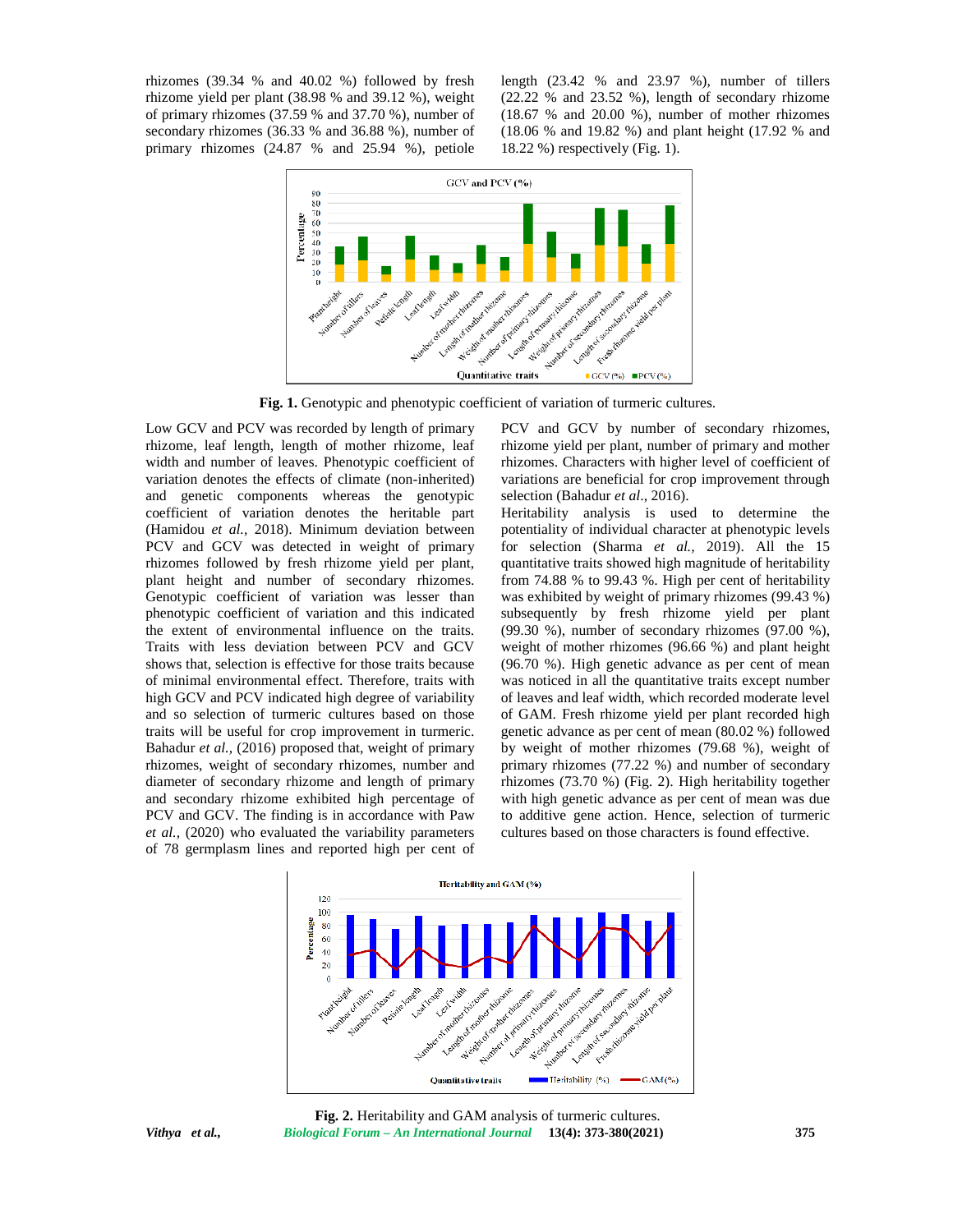**Table 2: Variability and genetic components analysis of turmeric cultures for 15 quantitative traits.**

| <b>Traits/Genetic Parameters</b>    | GCV(%) | $PCV$ $(\frac{9}{6})$ | $H^2({\%})$ | GAM (%) |
|-------------------------------------|--------|-----------------------|-------------|---------|
| Plant height (cm)                   | 17.92  | 18.22                 | 96.70       | 36.31   |
| Number of tillers                   | 22.22  | 23.52                 | 89.28       | 43.25   |
| Number of leaves                    | 7.59   | 8.77                  | 74.88       | 13.53   |
| Petiole length (cm)                 | 23.42  | 23.97                 | 95.50       | 47.15   |
| Leaf length (cm)                    | 12.55  | 14.05                 | 79.75       | 23.09   |
| Leaf width $(cm)$                   | 9.07   | 9.94                  | 83.26       | 17.04   |
| Number of mother rhizomes           | 18.06  | 19.82                 | 83.07       | 33.91   |
| Length of mother rhizome (cm)       | 12.39  | 13.39                 | 85.70       | 23.63   |
| Weight of mother rhizomes $(g)$     | 39.34  | 40.02                 | 96.66       | 79.68   |
| Number of primary rhizomes          | 24.87  | 25.94                 | 91.93       | 49.13   |
| Length of primary rhizome (cm)      | 14.00  | 14.63                 | 91.60       | 27.60   |
| Weight of primary rhizomes $(g)$    | 37.59  | 37.70                 | 99.43       | 77.22   |
| Number of secondary rhizomes        | 36.33  | 36.88                 | 97.00       | 73.70   |
| Length of secondary rhizome (cm)    | 18.67  | 20.00                 | 87.18       | 35.92   |
| Fresh rhizome yield per plant $(g)$ | 38.98  | 39.12                 | 99.30       | 80.02   |

GCV: Genotypic coefficient of variation; PCV: Phenotypic coefficient of variation;  $H^2$ : Heritability; GAM: Genetic Advance as per cent of mean

Fresh rhizome yield per plant, weight of primary rhizomes, number of secondary rhizomes, weight of mother rhizomes, plant height, petiole length, number of primary rhizomes, length of primary rhizome, number of tillers, length of secondary rhizome, length of mother rhizome, number of mother rhizomes and leaf length exhibited high heritability coupled with high genetic advance as per cent of mean. Leaf width and number of leaves recorded high heritability with moderate genetic advance as per cent of mean. Choice of traits based on variability parameters is effective for selection of turmeric cultures. Paw *et al.* (2020) who reported that, high heritability and high GAM was observed in rhizome yield per plant in turmeric. In line with this, analysis of genetic parameters of turmeric was reported by Vinodhini *et al.* (2018) in 55 genotypes with 24 characters, Singh *et al.* (2018) in 25 genotypes using 19 characters, Sadanand *et al.* (2019) in ten genotypes using 12 characters, Singh *et al.* (2020) in 32 genotypes with 20 characters, Suresh *et al.* (2020) in 200 genotypes using 19 characters, Meenakshi *et al.* (2021) in 21 genotypes with 17 characters and Pathak *et al.* (2021) in 24 turmeric genotypes with 13 traits.

Correlation coefficients are useful to measure the degree of association of characters towards yield. Path analysis is used to calculate the direction of association of quantitative traits on dependent variable. The data on genotypic correlation coefficient and phenotypic correlation coefficient was measured and furnished in Table 3, 4 and Fig. 3. Linkage or pleiotropy is the main reason for genotypic association of yield and its contributing traits (Thakur *et al.,* 2018). Plant height, number of tillers, number of leaves, petiole length, leaf length, number of mother rhizomes, length of mother rhizome, weight of primary rhizomes, number of secondary rhizomes and fresh rhizome yield per plant recorded highly significant and positive genotypic correlation with 14 quantitative traits (plant height, number of tillers, number of leaves, petiole length, leaf length, leaf width, number of mother rhizomes, length of mother rhizome, weight of mother rhizomes, number and weight of primary rhizomes, length of primary rhizome, number of secondary rhizomes, length of secondary rhizome and fresh rhizome yield per plant) except with that of same trait.





Weight of mother rhizomes and number of primary rhizomes had highly significant and positive genotypic correlation with 13 quantitative traits except the trait length of secondary rhizome. Leaf width and length of primary rhizome was more significantly and positively correlated (genotypic level) with the 13 quantitative traits and it showed significant positive genotypic correlation with length of secondary rhizome. Fresh rhizome yield per plant recorded highly significant and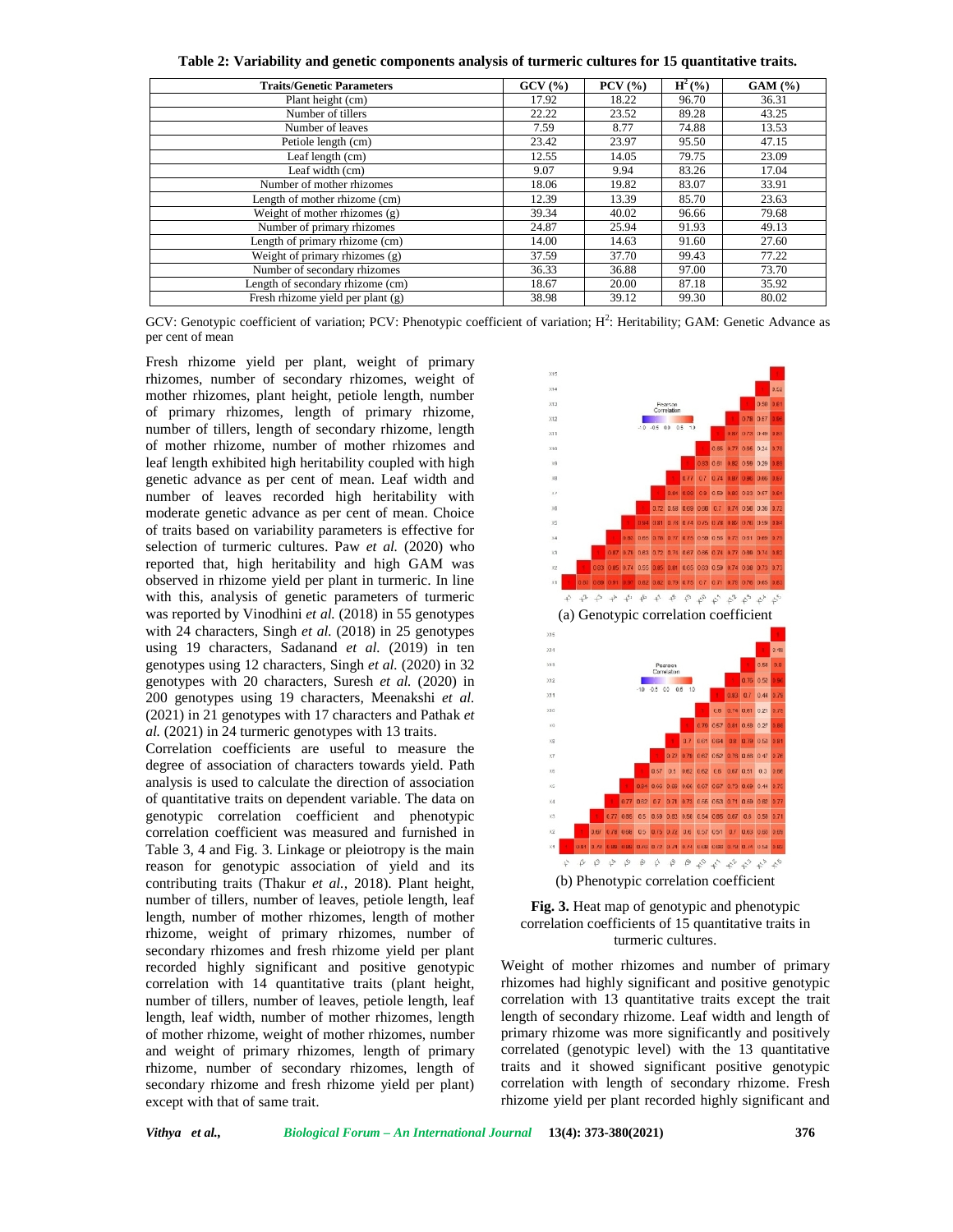positive genotypic correlation with weight of primary rhizomes (0.961), weight of mother rhizomes (0.890), length of mother rhizome (0.874), leaf length (0.839), number of mother rhizomes (0.838), plant height (0.835), length of primary rhizome (0.827), number of leaves (0.818), number of secondary rhizomes (0.812), petiole length (0.787), number of primary rhizomes (0.784), number of tillers (0.730), leaf width (0.722) and length of secondary rhizome (0.522). Mamatha *et al.* (2020) studied the genotypic and phenotypic correlation of 83 turmeric germplasm lines with 21 characters, wherein the rhizome yield per plant showed

positive correlation with all the characters studied at phenotypic and genotypic levels. Character association studies in turmeric were carried out by Singh *et al*. (2018) in 30 turmeric genotypes with 14 traits, Singh *et al.* (2018) in 80 genotypes with 12 characters, Suresh *et al.* (2019) in 200 turmeric genotypes with 16 traits, Luiram *et al.* (2019) in 32 genotypes with 44 traits, Sivakumar *et al.* (2020) in 12 turmeric genotypes with seven traits, Paw *et al.* (2020) in 78 germplasm lines with ten traits and Man *et al.* (2021) in 22 genotypes of turmeric with ten traits.

| <b>Traits</b>     | $\mathbf{X}_1$ | X,        | $\mathbf{X}_3$ | $\mathbf{X}_4$ | $\mathbf{X}_5$ | $X_6$     | X7        | Xs        | X <sub>o</sub> | $\mathbf{X}_{10}$ | $\mathbf{X}_{11}$ | $\mathbf{X}_{12}$ | $\mathbf{X}_{13}$ | $X_{14}$  | $\mathbf{X}_{15}$ |
|-------------------|----------------|-----------|----------------|----------------|----------------|-----------|-----------|-----------|----------------|-------------------|-------------------|-------------------|-------------------|-----------|-------------------|
| $\mathbf{X}_1$    |                | $0.871**$ | $0.886**$      | $0.909**$      | $0.972**$      | $0.821**$ | $0.816**$ | $0.788**$ | $0.749**$      | $0.704**$         | $0.707**$         | $0.792**$         | $0.757**$         | $0.653**$ | $0.835**$         |
| $\mathbf{X}_2$    |                |           | $0.831**$      | $0.846**$      | $0.743**$      | $0.554**$ | $0.847**$ | $0.805**$ | $0.645**$      | $0.632**$         | $0.586**$         | $0.743**$         | $0.681**$         | $0.729**$ | $0.730**$         |
| $\mathbf{A}_3$    |                |           |                | $0.873**$      | $0.789**$      | $0.626**$ | $0.717**$ | $0.742**$ | $0.669**$      | $0.645**$         | $0.740**$         | $0.772**$         | $0.687**$         | $0.737**$ | $0.818**$         |
| $\mathbf{X}_4$    |                |           |                |                | $0.829**$      | $0.650**$ | $0.780**$ | $0.765**$ | $0.751**$      | $0.589**$         | $0.557**$         | $0.727**$         | $0.610**$         | $0.695**$ | $0.787**$         |
| $\mathbf{X}_5$    |                |           |                |                |                | $0.942**$ | $0.813**$ | $0.783**$ | $0.743**$      | $0.754**$         | $0.779**$         | $0.819**$         | $0.757**$         | $0.590**$ | $0.839**$         |
| $\mathbf{X}_{6}$  |                |           |                |                |                |           | $0.716**$ | $0.582**$ | $0.690**$      | $0.660**$         | $0.700**$         | $0.743**$         | $0.564**$         | $0.363*$  | $0.722**$         |
| $\mathbf{X}_7$    |                |           |                |                |                |           |           | $0.842**$ | $0.882**$      | $0.799**$         | $0.588**$         | $0.835**$         | $0.634**$         | $0.567**$ | $0.838**$         |
| $\mathbf{X}_8$    |                |           |                |                |                |           |           |           | $0.770**$      | $0.698**$         | $0.744**$         | $0.869**$         | $0.865**$         | $0.656**$ | $0.874**$         |
| X <sub>o</sub>    |                |           |                |                |                |           |           |           |                | $0.832**$         | $0.607**$         | $0.821**$         | $0.591**$         | 0.294     | $0.890**$         |
| $\mathbf{X}_{10}$ |                |           |                |                |                |           |           |           |                |                   | $0.652**$         | $0.767**$         | $0.650**$         | 0.237     | $0.784**$         |
| $\mathbf{X}_{11}$ |                |           |                |                |                |           |           |           |                |                   |                   | $0.872**$         | $0.731**$         | 0.487*    | $0.827**$         |
| $X_{12}$          |                |           |                |                |                |           |           |           |                |                   |                   |                   | $0.776**$         | $0.567**$ | $0.961**$         |
| $X_{13}$          |                |           |                |                |                |           |           |           |                |                   |                   |                   |                   | $0.583**$ | $0.812**$         |
| $X_{14}$          |                |           |                |                |                |           |           |           |                |                   |                   |                   |                   |           | $0.522**$         |
| $\mathbf{X}_{15}$ |                |           |                |                |                |           |           |           |                |                   |                   |                   |                   |           |                   |

| Table 3: Genotypic correlation coefficient analysis of turmeric cultures. |
|---------------------------------------------------------------------------|
|                                                                           |

\*\*Correlation is significant at 1 per cent level & \*Correlation is significant at 5 per cent level

**X1:** Plant height; **X2:** Number of tillers; **X3:** Number of leaves; **X4:** Petiole length; **X5:** Leaf length;

**X6:** Leaf width; **X7:** Number of mother rhizomes; **X8:** Length of mother rhizome; **X9:** Weight of mother rhizomes;

**X10:** Number of primary rhizomes; **X11:** Length of primary rhizome; **X12:** Weight of primary rhizomes; **X13:** Number of secondary rhizomes; **X14:** Length of secondary rhizome; **X15:** Fresh rhizome yield per plant

**Table 4: Phenotypic correlation coefficient analysis of turmeric cultures.**

| Traits            | $\mathbf{X}_1$ | $\mathbf{X}_2$ | $\mathbf{X}_3$ | $\mathbf{X}_4$ | $\mathbf{X}_5$ | $\mathbf{X}_6$ | $\mathbf{X}_7$ | X <sub>8</sub> | X <sub>9</sub> | $\mathbf{X}_{10}$ | $\mathbf{X}_{11}$ | $X_{12}$  | $\mathbf{X}_{13}$ | $X_{14}$  | $\mathbf{X}_{15}$ |
|-------------------|----------------|----------------|----------------|----------------|----------------|----------------|----------------|----------------|----------------|-------------------|-------------------|-----------|-------------------|-----------|-------------------|
| $\mathbf{X}_1$    |                | $0.809**$      | $0.775**$      | $0.890**$      | $0.892**$      | $0.759**$      | $0.718**$      | $0.738**$      | $0.737**$      | $0.676**$         | $0.658**$         | $0.778**$ | $0.737**$         | $0.579**$ | $0.822**$         |
| $\mathbf{X}_2$    |                |                | $0.673**$      | $0.775**$      | $0.681**$      | $0.495**$      | $0.753**$      | $0.718**$      | $0.595**$      | $0.566**$         | $0.511**$         | $0.700**$ | $0.631**$         | $0.629**$ | $0.686**$         |
| $X_3$             |                |                |                | $0.768**$      | $0.651**$      | $0.495**$      | $0.587**$      | $0.628**$      | $0.582**$      | $0.538**$         | $0.648**$         | $0.668**$ | $0.602**$         | $0.592**$ | $0.710**$         |
| $X_4$             |                |                |                |                | $0.774**$      | $0.615**$      | $0.697**$      | $0.710**$      | $0.728**$      | $0.548**$         | $0.530**$         | $0.709**$ | $0.593**$         | $0.622**$ | $0.768**$         |
| $\mathbf{X}_5$    |                |                |                |                |                | $0.841**$      | $0.659**$      | $0.686**$      | $0.655**$      | $0.666**$         | $0.671**$         | $0.732**$ | $0.687**$         | $0.445*$  | $0.748**$         |
| $X_6$             |                |                |                |                |                |                | $0.570**$      | $0.501**$      | $0.623**$      | $0.624**$         | $0.599**$         | $0.673**$ | $0.514**$         | 0.302     | $0.659**$         |
| $\mathbf{X}_7$    |                |                |                |                |                |                |                | $0.725**$      | $0.788**$      | $0.670**$         | $0.517**$         | $0.763**$ | $0.559**$         | $0.473*$  | $0.763**$         |
| $X_8$             |                |                |                |                |                |                |                |                | $0.702**$      | $0.615**$         | $0.644**$         | $0.804**$ | $0.788**$         | $0.533**$ | $0.807**$         |
| X <sub>9</sub>    |                |                |                |                |                |                |                |                |                | $0.792**$         | $0.569**$         | $0.808**$ | $0.575**$         | 0.273     | $0.884**$         |
| $\mathbf{X}_{10}$ |                |                |                |                |                |                |                |                |                |                   | $0.597**$         | $0.736**$ | $0.611**$         | 0.214     | $0.751**$         |
| $X_{11}$          |                |                |                |                |                |                |                |                |                |                   |                   | $0.830**$ | $0.696**$         | $0.445*$  | $0.787**$         |
| $X_{12}$          |                |                |                |                |                |                |                |                |                |                   |                   |           | $0.760**$         | $0.524**$ | $0.959**$         |
| $\mathbf{X}_{13}$ |                |                |                |                |                |                |                |                |                |                   |                   |           |                   | $0.556**$ | $0.799**$         |
| $X_{14}$          |                |                |                |                |                |                |                |                |                |                   |                   |           |                   |           | $0.485*$          |
| $X_{15}$          |                |                |                |                |                |                |                |                |                |                   |                   |           |                   |           |                   |

\*\*Correlation is significant at 1 per cent level & \*Correlation is significant at 5 per cent level

 $X_1$ : Plant height;  $X_2$ : Number of tillers;  $X_3$ : Number of leaves;  $X_4$ : Petiole length;  $X_5$ : Leaf length;  $X_6$ : Leaf width;  $X_7$ : Number of mother rhizomes;

**X8:** Length of mother rhizome; **X9:** Weight of mother rhizomes; **X10:** Number of primary rhizomes; **X11:** Length of primary rhizome;

**X12:** Weight of primary rhizomes; **X13:** Number of secondary rhizomes; **X14:** Length of secondary rhizome; **X15:** Fresh rhizome yield per plant

#### **Table 5: Direct and indirect effects of 15 biometrical traits on fresh rhizome yield in turmeric cultures.**

| <b>Traits</b>              | $\mathbf{X}_1$ | X,    | X,       | X4       | X.       | $X_6$ | X7       | Xs    | X0    | $\mathbf{X}_{10}$ | ${\bf X}_{11}$ | $\mathbf{X}_{12}$ | $X_{13}$ | $\mathbf{X}_{14}$ | $\mathbf{X}_{15}$ |
|----------------------------|----------------|-------|----------|----------|----------|-------|----------|-------|-------|-------------------|----------------|-------------------|----------|-------------------|-------------------|
| $\mathbf{X}_1$             | 0.464          | 0.524 | $-0.104$ | $-0.767$ | $-0.509$ | 0.561 | $-1.536$ | 0.485 | 1.120 | 0.236             | $-0.304$       | 0.397             | $-0.227$ | 0.496             | 0.835             |
| $\mathbf{X}_2$             | 0.404          | 0.602 | $-0.097$ | $-0.714$ | $-0.389$ | 0.378 | $-1.595$ | 0.496 | 0.965 | 0.212             | $-0.252$       | 0.372             | $-0.204$ | 0.554             | 0.730             |
| $\mathbf{X}_3$             | 0.411          | 0.500 | $-0.117$ | $-0.737$ | $-0.413$ | 0.428 | $-1.350$ | 0.457 | 1.000 | 0.216             | $-0.318$       | 0.387             | $-0.206$ | 0.560             | 0.818             |
| $\mathbf{X}_4$             | 0.421          | 0.509 | $-0.102$ | $-0.843$ | $-0.434$ | 0.445 | $-1.469$ | 0.471 | 1.122 | 0.197             | $-0.240$       | 0.364             | $-0.183$ | 0.528             | 0.787             |
| $\mathbf{X}_5$             | 0.451          | 0.447 | $-0.092$ | $-0.699$ | $-0.523$ | 0.644 | $-1.530$ | 0.482 | 1.111 | 0.253             | $-0.335$       | 0.410             | $-0.227$ | 0.448             | 0.839             |
| $\mathbf{X}_6$             | 0.381          | 0.333 | $-0.073$ | $-0.549$ | $-0.493$ | 0.683 | $-1.349$ | 0.358 | 1.031 | 0.221             | $-0.301$       | 0.372             | $-0.169$ | 0.276             | 0.722             |
| $\mathbf{X}_7$             | 0.378          | 0.510 | $-0.084$ | $-0.658$ | $-0.425$ | 0.490 | $-1.883$ | 0.518 | 1.319 | 0.268             | $-0.253$       | 0.418             | $-0.190$ | 0.431             | 0.838             |
| Δg                         | 0.365          | 0.485 | $-0.087$ | $-0.645$ | $-0.410$ | 0.398 | $-1.585$ | 0.616 | 1.151 | 0.234             | $-0.320$       | 0.435             | $-0.260$ | 0.498             | 0.874             |
| Δq                         | 0.347          | 0.388 | $-0.078$ | $-0.633$ | $-0.389$ | 0.472 | $-1.661$ | 0.474 | 1.495 | 0.279             | $-0.261$       | 0.411             | $-0.178$ | 0.223             | 0.890             |
| $\mathbf{X}_{10}$          | 0.326          | 0.380 | $-0.076$ | $-0.497$ | $-0.395$ | 0.451 | $-1.504$ | 0.430 | 1.244 | 0.335             | $-0.280$       | 0.384             | $-0.195$ | 0.180             | 0.784             |
| $\mathbf{X}_{11}$          | 0.328          | 0.352 | $-0.087$ | $-0.470$ | $-0.408$ | 0.479 | $-1.108$ | 0.458 | 0.907 | 0.218             | $-0.430$       | 0.436             | $-0.220$ | 0.370             | 0.827             |
| $\mathbf{X}_{12}$          | 0.367          | 0.447 | $-0.090$ | $-0.613$ | $-0.428$ | 0.508 | $-1.572$ | 0.535 | .228  | 0.257             | $-0.375$       | 0.501             | $-0.233$ | 0.430             | 0.961             |
| $\mathbf{X}_{13}$          | 0.351          | 0.410 | $-0.080$ | $-0.515$ | $-0.396$ | 0.386 | $-1.194$ | 0.532 | 0.884 | 0.218             | $-0.314$       | 0.388             | $-0.300$ | 0.443             | 0.812             |
| $\mathbf{X}_{\mathbf{14}}$ | 0.303          | 0.439 | $-0.086$ | $-0.586$ | $-0.309$ | 0.248 | $-1.068$ | 0.404 | 0.439 | 0.080             | $-0.210$       | 0.284             | $-0.175$ | 0.760             | 0.522             |

**Residual Effect: 0.218**

X<sub>1</sub>: Plant height; X<sub>2</sub>: Number of tillers; X<sub>3</sub>: Number of leaves; X<sub>4</sub>: Petiole length; X<sub>5</sub>: Leaf length; X<sub>6</sub>: Leaf width; X<sub>7</sub>: Number of mother rhizomes;

**X8:** Length of mother rhizome; **X9:** Weight of mother rhizomes; **X10:** Number of primary rhizomes; **X11:** Length of primary rhizome;

 $X_{12}$ : Weight of primary rhizomes;  $X_{13}$ : Number of secondary rhizomes;  $X_{14}$ : Length of secondary rhizome;  $X_{15}$ : Fresh rhizome yield per plant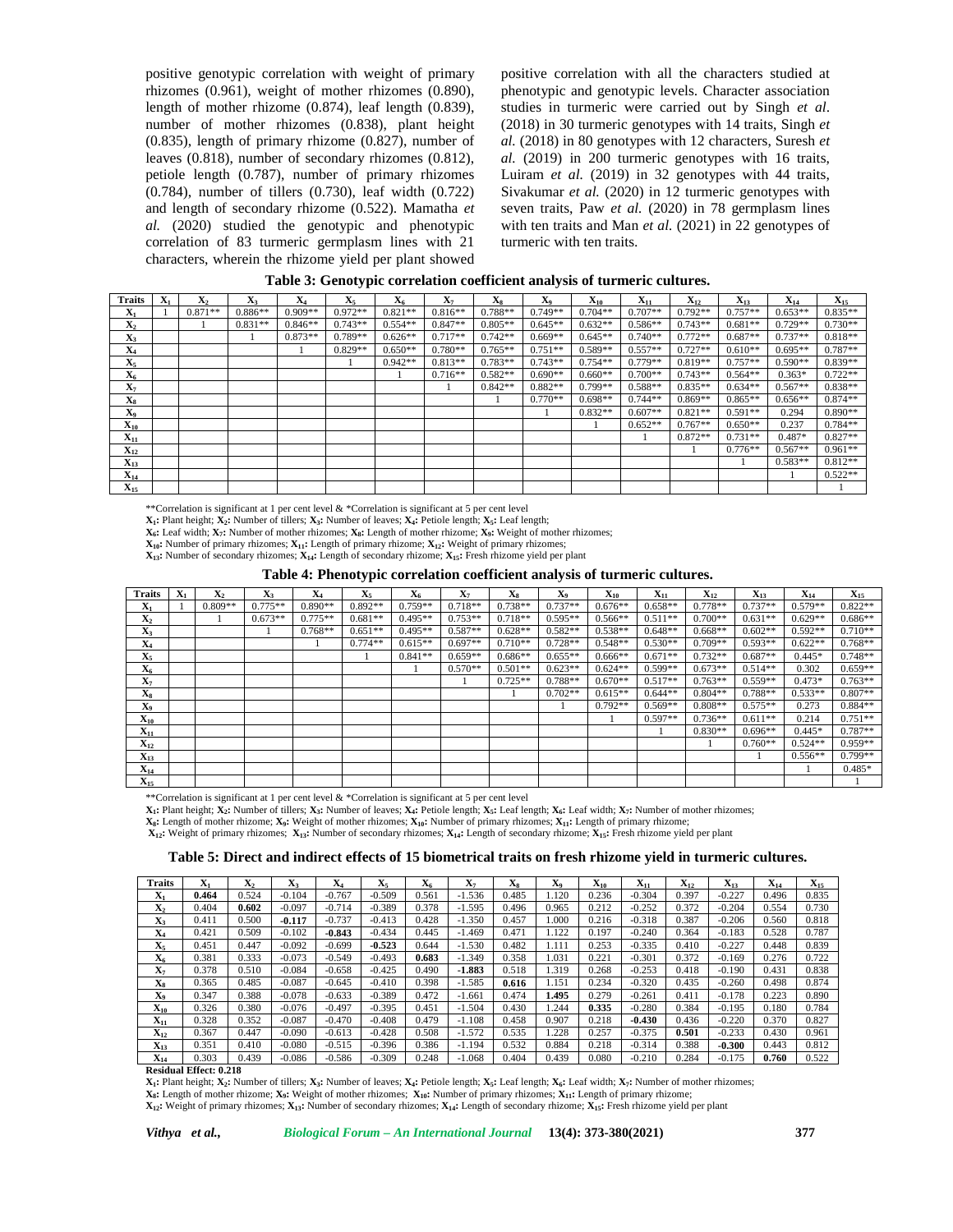Analysis of genotypic and phenotypic correlation coefficients has key role to determine the component characters associated with yield which are governed by polygenes (Vimal *et al.,* 2018). Plant height, number of tillers, number of leaves, petiole length, length of mother rhizome, weight of primary rhizomes and number of secondary rhizomes had highly significant and positive phenotypic correlation with plant height, number of tillers, number of leaves, petiole length, leaf length, leaf width, number of mother rhizomes, weight of mother rhizomes, length of mother rhizome, number and weight of primary rhizomes, length of primary rhizome, number of secondary rhizomes, length of secondary rhizome and fresh rhizome yield per plant except with that of same character. Leaf length, number of mother rhizomes and length of primary rhizome were exhibited positive and highly significant association with 13 quantitative traits and had significant positive phenotypic correlation with length of secondary rhizome. Leaf width, weight of mother rhizomes and number of primary rhizomes recorded highly significant and positive phenotypic association with 13 biometrical traits only except the trait length of secondary rhizome. Fresh rhizome yield per plant was exhibited highly significant and positive phenotypic correlation with weight of primary rhizomes (0.959), weight of mother rhizomes (0.884), plant height (0.822), length of mother rhizome (0.807), number of secondary rhizomes (0.799), length of primary rhizome (0.787), petiole length (0.768), number of mother rhizomes (0.763), number of primary rhizomes (0.751), leaf length (0.748), number of leaves (0.710), number of tillers (0.686) and leaf width (0.659) and had only significant and positive phenotypic association with length of secondary rhizome (0.485). Singh *et al.,* (2018) reported that weight of fresh rhizome per plant had significant and positive correlation with plant height, weight of mother rhizome, number of primary and secondary rhizome and rhizome yield. Traits with positive and significant correlation with yield are vital to increase the yield by improving that traits (Bahadur *et al.,* 2016).

Correlation and path analysis is important to study the association and effects of yield contributing traits on the trait of yield and importance of traits in further breeding programme (Paw *et al.,* 2020). Selection of traits based on correlation studies alone is not enough and it may mislead. Hence, correlation coefficient is divided into direct and indirect effects, which is much supportive for selection of traits because those traits are linked with each other for contribution towards yield (Geethanjali *et al.,* 2014; Devi *et al.,* 2021). With regard to path analysis, fresh rhizome yield per plant was considered as a dependent variable and other traits as independent variables and to measure the effects of other variables on dependent variable. Among the 15 biometrical traits observed, weight of mother rhizomes exhibited very high direct positive effect (1.495) on fresh rhizome yield per plant. High positive direct effect was registered by length of secondary rhizome (0.760), leaf width (0.683), length of mother rhizome (0.616), number of tillers (0.602), weight of primary rhizomes

(0.501), plant height (0.464) and number of primary rhizomes (0.335). Number of mother rhizomes (1.319), number of primary rhizomes (1.244), weight of primary rhizomes (1.228), length of mother rhizome (1.151), plant height (1.120) and leaf length (1.111) had a very high indirect positive effect on fresh rhizome yield per plant through weight of mother rhizomes. Hence, the quantitative traits such as weight of mother rhizomes, weight of primary rhizomes, number of mother rhizomes, number of primary rhizomes, number of tillers and leaf width should be given more priority during selection for enhancement of yield in turmeric. In path analysis, residual effect recorded was 0.218, which indicates that the quantitative traits contribute 78 % of variability for fresh rhizome yield per plant. Suresh *et al.* (2019) suggested that, weight of mother rhizome per plant showed high positive direct effect on rhizome yield per plant. Man *et al.* (2021) observed that, plant height, number of mother rhizome, single rhizome weight revealed positive direct effect on yield. Choosing of characters with high and positive direct and indirect effects will have an impact on fresh rhizome yield of turmeric cultures. Direct and indirect effects of different quantitative characters on yield of turmeric was reported by Vimal *et al.,* (2018); Mamatha *et al.,* (2020); Man *et al*., (2021).

### **CONCLUSION**

Genetic components analysis and association studies is aided for knowledge on the significance of traits in further screening of turmeric cultures. In the present study, all the 15 biometrical traits showed variation based on GCV, PCV, heritability and GAM analysis, but traits like weight of mother rhizomes, fresh rhizome yield per plant, weight of primary rhizomes, number of secondary rhizomes and number of primary rhizomes exerted high genetic variability and genetic components than other quantitative traits. Weight of primary and mother rhizomes, length of mother rhizome, number of mother rhizomes, plant height and length of primary rhizome exhibited maximum positive and significant correlation with fresh rhizome yield per plant at genotypic and phenotypic levels. High positive direct effects on fresh rhizome yield per plant was recorded by weight of mother and primary rhizomes, length of secondary and mother rhizome, number of tillers and plant height. Selection of these characters will be much beneficial for crop improvement in turmeric cultures and to select turmeric cultures with high yield and quality.

### **FUTURE SCOPE**

Characters with high variability and association with direct effects regards to yield were identified. Based on these results, turmeric cultures with better yield performance will be screened. Selected turmeric cultures can be exploited for their quality estimation and tolerance capacity against biotic and abiotic stress conditions.

**Acknowledgement.** Author expresses, our deepest thanks of gratitude to Department of Science and Technology (INSPIRE Fellowship) for the provision of funds to carry out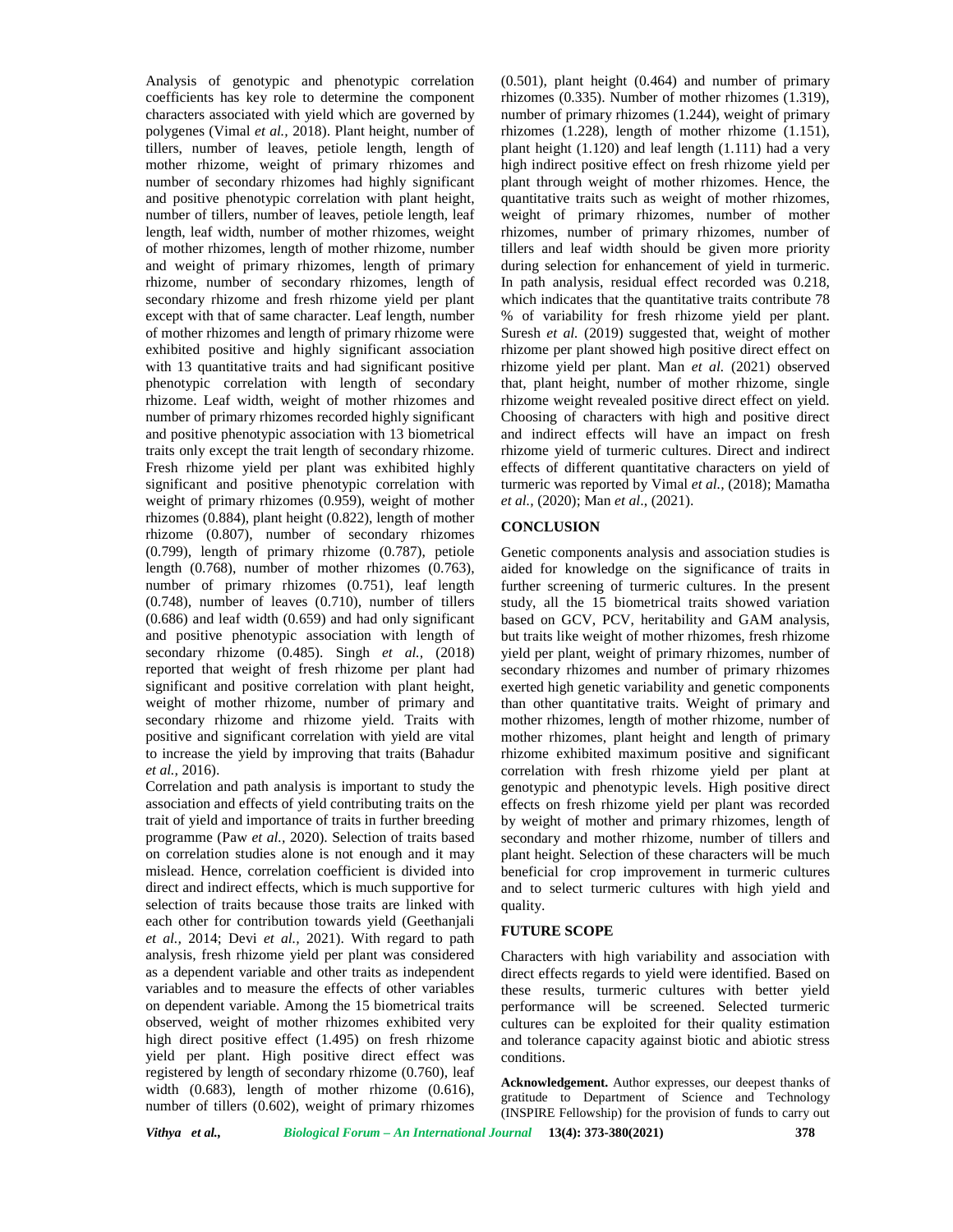this research work. We extend our sincere thanks to the Department of Spices and Plantation Crops, Tamil Nadu Agricultural University, Coimbatore for providing facilities to conduct this research work.

### **REFERENCES**

- Al-Jibouri, H. A., Miller, P. A. & Robinson, H. F. (1958). Genotypic and environmental variances and covariances in an upland cotton cross of interspecific origin 1. *Agronomy journal*, *50*(10): 633-636.
- Allard, R. W. (1960). Principles of plant breeding. John Willey and Sons. *Inc. New York*, *485*.
- Bahadur, V., Yeshudas, V. & Meena, O. P. (2016). Nature and magnitude of genetic variability and diversity analysis of Indian turmeric accessions using agro morphological descriptors. *Canadian Journal of Plant Science*, *96*(3): 371-381.
- Barik, B. R., Lenka, D., Agarwal, A.K., Mishra, A., Nayak, G. & Tripathy, S. K. (2021). Genetic variation and extent of genetic diversity in urdbean [*Vigna mungo* (L.) Hepper]. *Biological Forum – An International Journal*, *13*(3a): 556-561.
- Burton, G. W. (1952). Qualitative inheritance in grasses. Vol. 1. In *Proceedings of the 6th International Grassland Congress, Pennsylvania State College* (pp. 17-23).
- Chattopadhyay, I., Biswas, K., Bandyopadhyay, U. & Banerjee, R. K. (2004). Turmeric and curcumin: Biological actions and medicinal applications. *Current science*, 44-53.
- Devi, S. M., Kumar, M., Jayamani, P., Latha, K. R., & Muthamilan, M. (2021). Genetic analysis in pre breeding lines derived from inter sub-specific cross of blackgram (*Vigna mungo* (L.) Hepper). *Electronic Journal of Plant Breeding*, *12*(3): 678-684.
- Dewey, D. R., & Lu, K. (1959). A correlation and path coefficient analysis of components of crested wheatgrass seed poduction 1. *Agronomy Journal*, *51*(9), 515-518.
- Dutta, S., Munda, S., Chikkaputtaiah, C., & Lal, M. (2017). Assessment of selection criteria for development of high yielding genoptypes using variability parameters in Lemongrass *Cymbopogon flexuosus* L. *Journal of Essential Oil Bearing Plants*, *20*(6): 1450-1460.
- Geethanjali, S., Rajkumar, D., & Shoba, N. (2014). Correlation and path coefficient analysis in coconut (*Cocos nucifera* L.). *Electronic Journal of Plant Breeding*, *5*(4): 702-707.
- Hamidou, M., Souley, A. K. M., Kapran, I., Souleymane, O., Danquah, E. Y., Ofori, K., & Ba, M. N. (2018). Genetic variability and its implications on early generation sorghum lines selection for yield, yield contributing traits, and resistance to sorghum midge. *International Journal of Agronomy*, *2018*.
- Indiastat (2019–20). (Ministry of Agriculture and Farmers welfare, Govt. of India and Spices board) – <www.indiastat.com>
- Jan, H. U., Rabbani, M. A., & Shinwari, Z. K. (2011). Assessment of genetic diversity of indigenous turmeric (*Curcuma longa* L.) germplasm from Pakistan using RAPD markers. *Journal of Medicinal Plants Research*, *5*(5): 823-830.
- Johnson, H. W., Robinson, H. F., & Comstock, R. E. (1955). Estimates of genetic and environmental variability in<br>sovbeans. Agronomy journal. 47(7): 314-318. Singh, soybeans. *Agronomy journal*, *47*(7): 314-318.
- Luiram, S., Barua, P. C., Luikham, S., Saikia, L., Talukdar, M. C., & Sarmah, P. (2019). Correlation analysis of turmeric (*Curcuma longa* L.) genotypes of North Eastern region of India. *IJCS*, *7*(5): 339-343.
- Mamatha, K., Rao, M. B. N., Bhagavan, B. V. K., Umajyothi, K., & Anuradha, M. (2020). Studies on correlation and path coefficient analysis in turmeric (*Curcuma longa* L.). *Journal of Pharmacognosy and Phytochemistry*, *9*(5): 2149-2157.
- Man, S., Chakraborty, S., Sarkar, A., Kundu, A. & Debnath, M. K. (2021). Character association of different turmeric genotypes in Terai region of West Bengal. *Journal of Pharmacognosy and Phytochemistry*, *10*(1): 627-632.
- Meenakshi, D., Thakur, N., & Kumar, R. (2021). Studies on genetic variability, heritability and genetic advance in turmeric [*Curcuma longa* L.] under low hills of Himachal Pradesh. *Journal of Pharmacognosy and Phytochemistry*, *10*(1): 2459-2462.
- Mishra, P., & Singh, T. (2017). Evaluation of different turmeric genotypes for yield and yield attributing traits on the basis of mean performance. *International Journal of Pure and Applied Bioscience*, *5*(4): 771-74.
- Pathak, K., Bahadur, V., & Yadav, N. (2021). Genetic variability, heritability of different genotype in turmeric (*Curcuma longa*). *Biological Forum – An International Journal*, *13*(4): 22-25.
- Paw, M., Munda, S., Borah, A., Pandey, S. K., & Lal, M. (2020). Estimation of variability, genetic divergence, correlation studies of *Curcuma caesia* Roxb. *Journal of Applied Research on Medicinal and Aromatic Plants*, *17*, 100251.
- Ravindran, P. N., Nirmal Babu, K., & Sivaraman, K. (2007). Turmeric: The golden spice of life. *Turmeric: The Genus Curcuma. CRC Press, Boca Raton, FL, USA*, 1- 14.
- Sadanand, D., Misra, S., Ranjan, N. K., Kumar, A., Sengupta, S., Kumar, R., & Nath, S. (2019). Evaluation of genetic parameters of different varieties of Turmeric (*Curcuma longa* L.) under Ranchi condition. *Evaluation*. SP-5: 200-204.
- Sasikumar, B. (2005). Genetic resources of *Curcuma*: diversity, characterization and utilization. *Plant Genetic Resources*, *3*(2): 230-251.
- Shanmugasundaram, K. A., Thangaraj, T., Azhakiamanavalan, R. S., & Ganga, M. (2001). Evaluation and selection of turmeric (*Curcuma longa* L.) genotypes. *Journal of spices and aromatic crops*, *10*(1): 33-36.
- Sharma, S., Singh, D., & Singh, S. K. (2019). Genetic variability, heritability and correlation coefficient in Tturmeric (*Curcuma longa* L.) in Allahabad agro climatic condition. *The Allahabad Farmer*, *75*(4).
- Singh, A. K., Pandey, V. P., Dwivedi, D. K., & Singh, A. (2018). Quantitative analysis of selection parameters in yield contributing traits of turmeric (*Curcuma longa* L.) genotypes. *International Journal of Chemical Studies*, *6*(3): 651-656.
- Singh, D., Mishra, D. P., Dwibedi, D. K., Kumar, S., & Kumar, M. (2020). Genetic variability, and genetic advance as percent of mean in turmeric (*Curcuma longa* L.). *The Pharma Innovation Journal*, *9*(9): 402- 404.
- Singh, T. J., Patel, R. K., Moda, K. G., & Patel, P. (2018). Correlation and path coefficient analysis in Turmeric (*Curcuma longa* L.). *International Journal of Chemical Studies*, *6*(6): 147-151.
- Singh, V. P., Singh, A. K., Maurya, B. P., Kasera, S., & Pandey, V. P. (2018). Studies on correlation coefficient in turmeric (*Curcuma longa* L.). *Plant Archives*, *18*: 97-100.